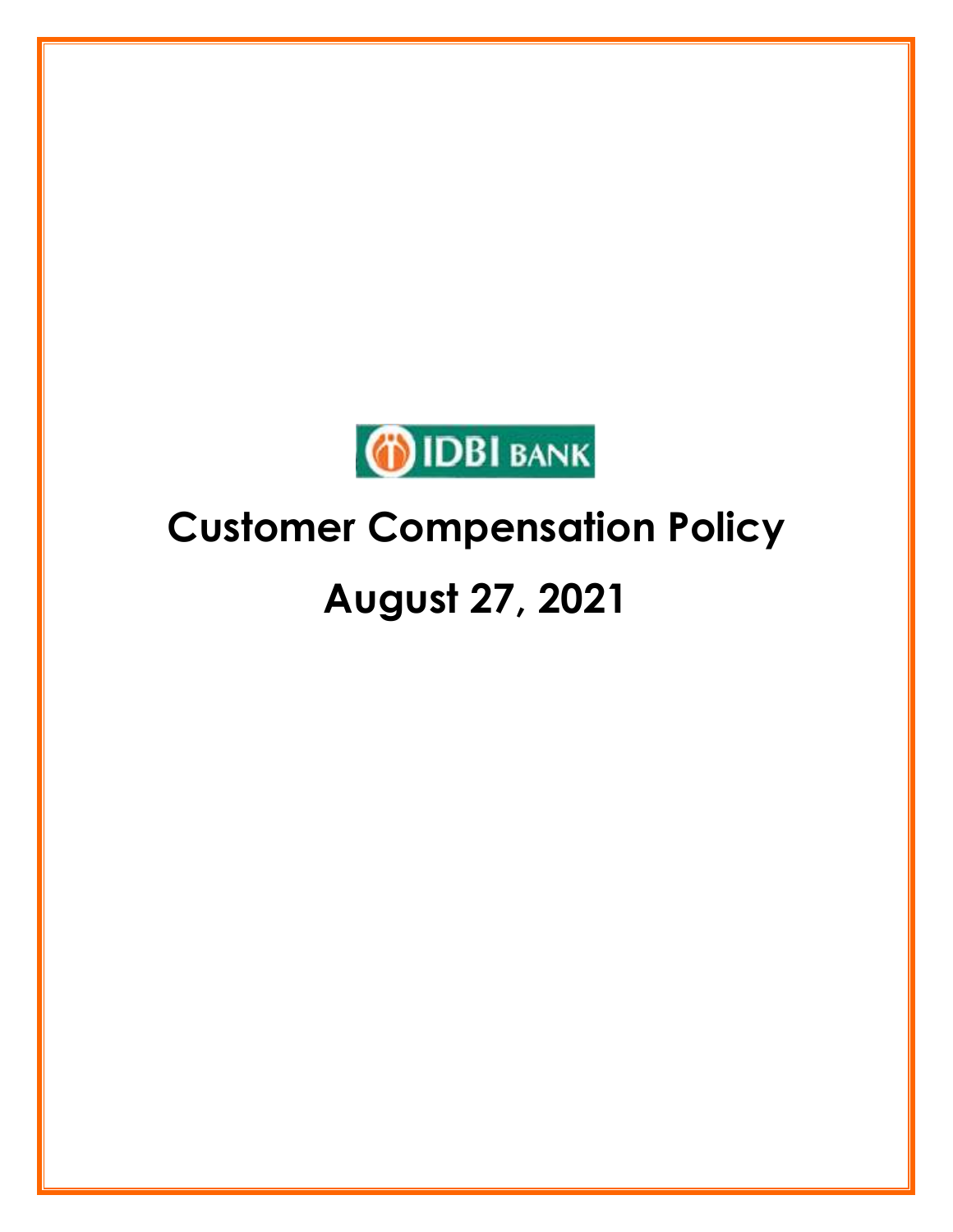

# **Table of Contents**

| <b>S.N.</b>    | <b>Topics</b><br>Page No.                                                                                                               |                  |  |
|----------------|-----------------------------------------------------------------------------------------------------------------------------------------|------------------|--|
| 1              | Introduction                                                                                                                            |                  |  |
| $\overline{2}$ | Objectives of Policy                                                                                                                    |                  |  |
| 3              | Scope of Policy                                                                                                                         |                  |  |
| $\overline{4}$ | Unauthorised / Erroneous Debits                                                                                                         | 3                |  |
| 5              | Direct Debit / ECS Debit to customer accounts                                                                                           | 4                |  |
| 6              | Delay in credit/return of NEFT/NECS/ECS transaction                                                                                     |                  |  |
| 7              | Payment of Cheques after Stop Payment Instructions/Non Blocking of<br>lost Debit card after acknowledgement of request for its blocking |                  |  |
| 8              | Foreign Exchange Services.                                                                                                              |                  |  |
|                | Foreign Cheques/Instrument Collection<br>A.                                                                                             | 5                |  |
|                | Export Bills sent for collection<br>Β.                                                                                                  | $\boldsymbol{6}$ |  |
|                | Clean Inward Remittance<br>C.                                                                                                           | $\overline{7}$   |  |
| 9              | Payment of Compensation on delayed collection of Outstation Cheque                                                                      | $\overline{7}$   |  |
| 10             | Delay in Clearance of Local Cheques                                                                                                     | 8                |  |
| 11             | Cheques / Instruments lost in transit / in clearing process or at paying<br><b>Bank's branch</b>                                        |                  |  |
| 12             | Violation of the Code by Bank's agent(s)                                                                                                |                  |  |
| 13             | Issue of Duplicate Draft and compensation for delays                                                                                    |                  |  |
| 14             | Payment of "at par Cheques" issued by Other Banks<br>09                                                                                 |                  |  |
| 15             | Return of Documents of Title                                                                                                            |                  |  |
| 16             | Compensation for failed transactions using authorized Payment Systems                                                                   |                  |  |
| 17             | Compensation in case of frauds (other than Internet Banking)                                                                            | 13               |  |
| 18             | Compensation for delay in pension payments                                                                                              |                  |  |
| 19             | Issue of Debit/Credit Cards without written consent of customers                                                                        |                  |  |
| 20             | Unauthorised Electronic Banking Transaction Reported by Customers                                                                       |                  |  |
| 21             | Other areas of deficiencies in services                                                                                                 |                  |  |
| 22             | Timeline for payment of compensation                                                                                                    |                  |  |
| 23             | <b>Responsibility of Customers</b>                                                                                                      |                  |  |
| 24             | <b>Disclaimer Clause</b>                                                                                                                |                  |  |
| 25             | Force Majeure.                                                                                                                          |                  |  |
| 26             | Periodicity of Review of Policy                                                                                                         |                  |  |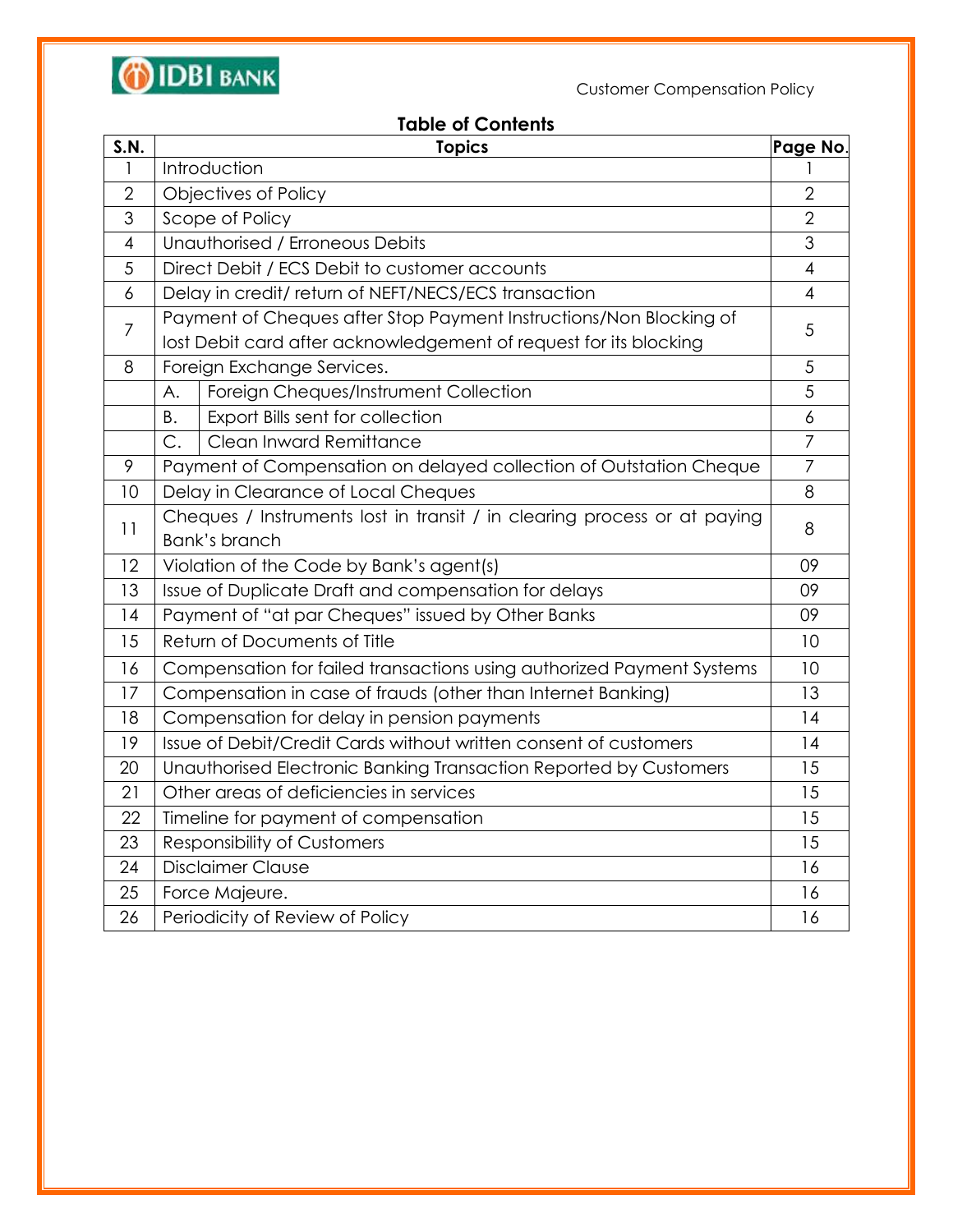**OIDBI BANK** 

Customer Compensation Policy

#### **Customer Compensation Policy**

# **1. Introduction**

1.1 Technological progress in payment and settlement systems and the qualitative changes in operational systems and processes brought out by various players in the market have ushered in increasing competition resulting in improved efficiencies in providing better service to the users of the system. It will be Bank's endeavor to offer services to its customers with best possible utilization of its resources i.e., both human and technological.

1.2 Reserve Bank of India (RBI) has advised that each Bank should have a Board approved Compensation Policy which would provide the contours of the financial compensation in the event of any difficulty/inconvenience/loss suffered or likely to be suffered by the customers on account of the action of the Bank.

1.3 IDBI Bank/ Bank is one of the leading Banks in the country, which deploys state of – the - art technology to provide world-class services to its customers. The Vision Statement of the Bank is "To be the most preferred and trusted Bank enhancing value for all stakeholders".

1.4 As customers are the biggest stakeholders for the Bank, the Vision Statement truly reflects the commitment of the Bank to enhance value to the customers. The Customer Compensation Policy (the Policy) of the Bank is a reflection of the Bank's on-going efforts to provide better service to customers and set higher standards for performance.

1.5 The Mission Statement of the Bank, inter alia, incorporates the following:

- a. Delighting customers with excellent service and comprehensive suite of best-inclass financial solutions;
- b. Continuing to act in an ethical, transparent and responsible manner, becoming the role model for corporate governance;
- c. Deploying world class technology, systems and processes to improve business efficiency and exceed customer's expectations;
- d. The Bank understands that one of the important requirements for customer delight is to have ethical and transparent policy in all its dealings.

1.6 Thus, the Bank acknowledges that the customer is the core constituent of the Bank and every action of the Bank should be aimed at Customer Delight and the Bank should not allow its operations to lead to any monetary loss to the customer.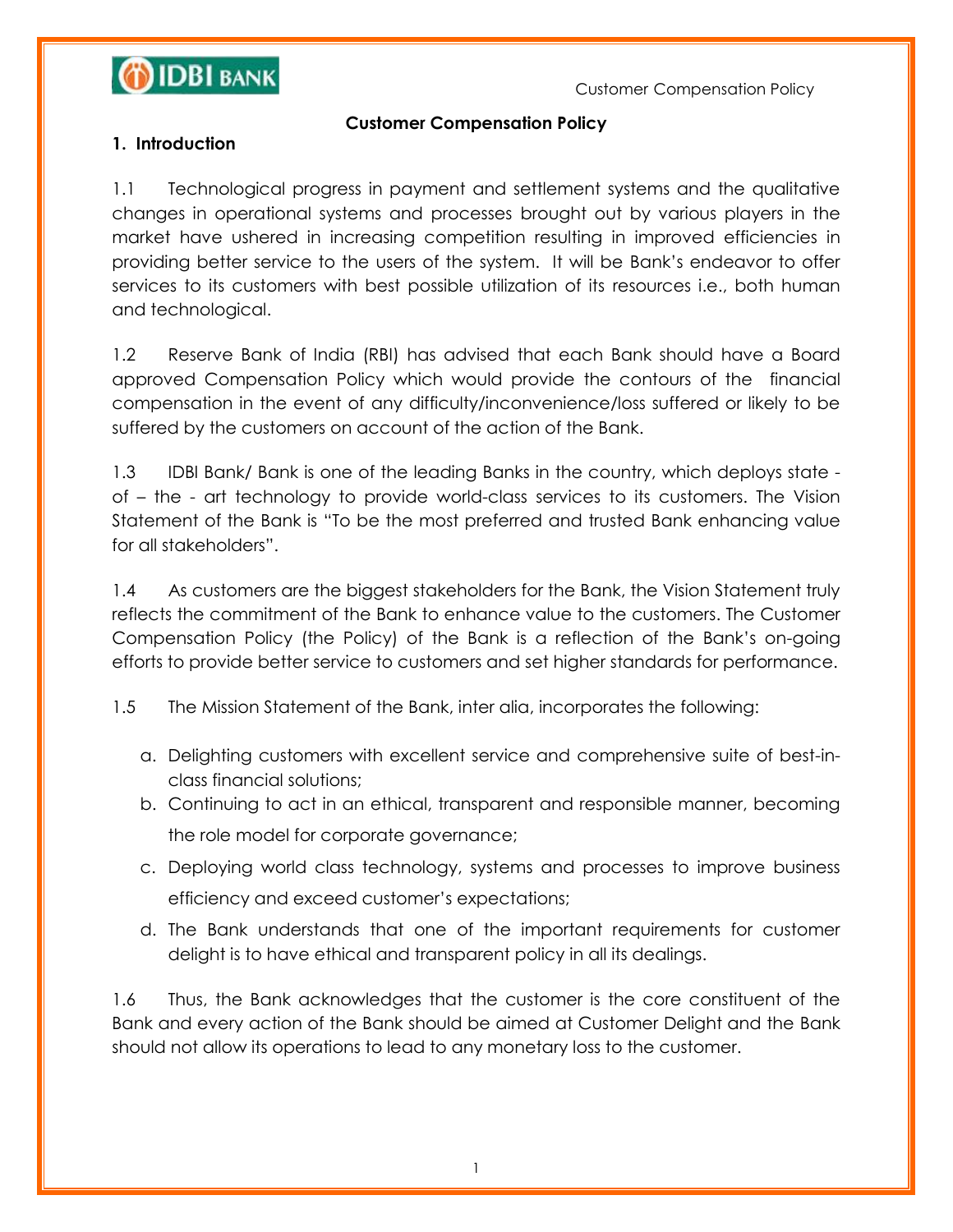# **OIDBI BANK**

#### Customer Compensation Policy

1.7 However in the extraordinary circumstances of the Bank's action / service leading to any financial loss to the customer, the Bank will compensate the customer for the financial loss. Towards this end, the Bank has formulated a 'Customer Compensation Policy' that gives the rights and responsibilities of the customer and Bank, in matters relating to compensation for the loss, if any, incurred by the customer in their day to day operations with the Bank.

1.8 The Policy is made to ensure that the staff at all levels in the Bank are aware of the Policy of the Bank in this regard, so that dealings with the Customer is uniform across geography and types of customers and is based on transparent standards/procedures.

# **2. Objectives of the Policy**

2.1 To lay down a Policy Frame work for abiding by RBI guidelines on ‗Compensation'

2.2 To ensure transparency and equality in the treatment of customers.

2.3 To create a system whereby the Bank compensates a customer for any financial loss that he might incur on account of any deficiency in service / omission / commission directly attributable to the Bank.

2.4 Pay such compensation without the customer asking for the same and thereby reducing instances where the customer has to approach forums such as Banking Ombudsman etc.

2.5 To enable the customer to know before or during a relationship, his rights and responsibilities in matters relating to 'Compensation'.

2.6 To reiterate existing system / put in place proper system in a transparent manner so that the customer can take an informed decision in matters relating to compensation.

# **3. Scope of the Policy**

3.1 This policy is applicable across all branches / business segments of the Bank, and is to be read in conjunction with related operational guidelines issued from time to time.

3.2 The contents of the policy shall always be read in tandem/auto-corrected with the changes/modifications that may be advised by RBI and / or by any regulator and / or by the Bank from time to time.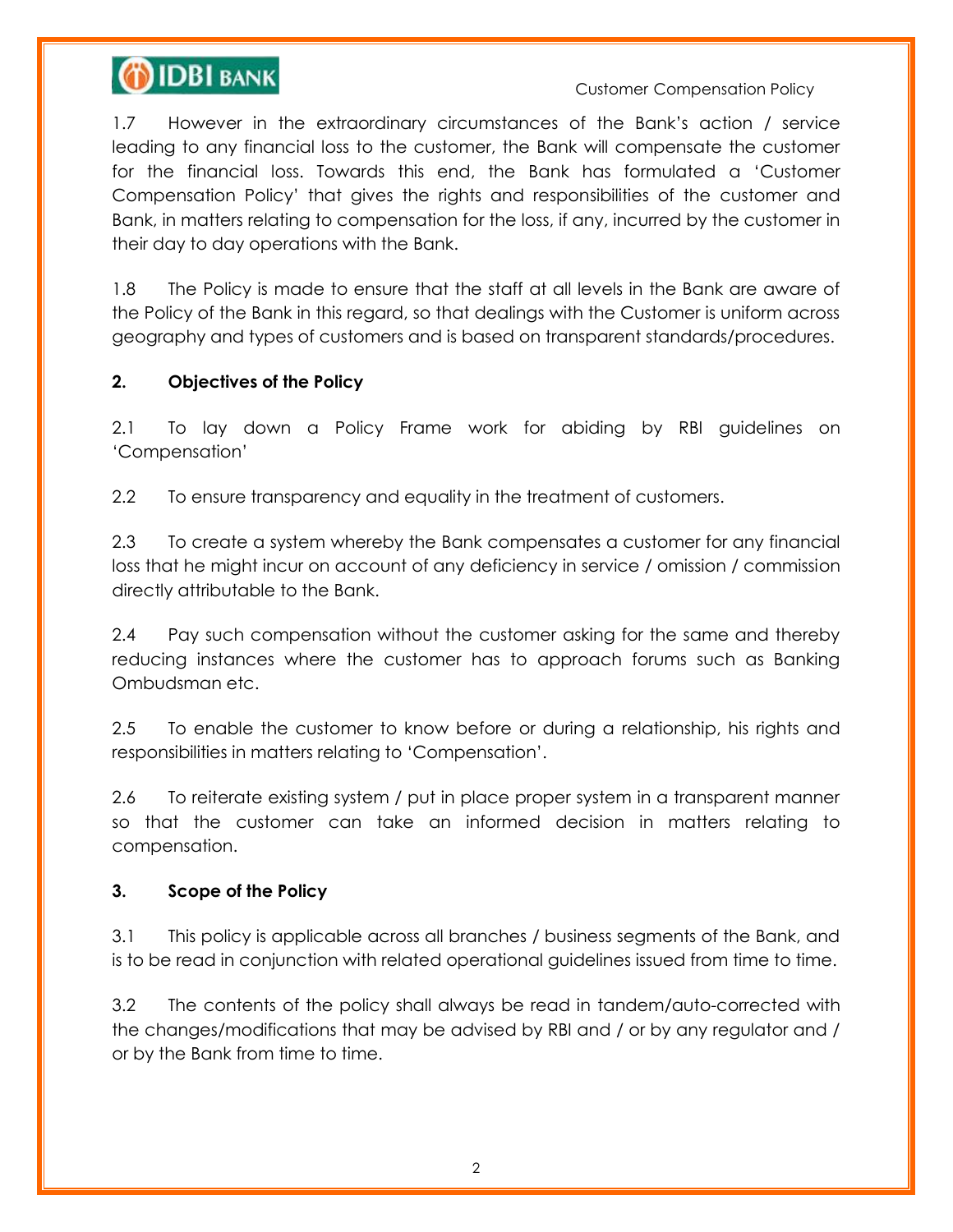# **OIDBI BANK**

3.3 Definition of a customer for the purpose of this Policy**:** Customer is defined as a person or entity that maintains an account with the Bank or availing or has availed any service in the normal course of Banking.

3.4 This Policy attempts to deal with the financial loss to the customer on account of deficiency in service / omission / commission directly attributable to Bank.

3.5 This Policy excludes compensation, if any relating to non-financial loss.

3.6 It is reiterated that the policy covers only compensation for financial losses which customers might incur due to deficiency in the services offered by the Bank which can be measured directly and as such the commitments under this policy are without prejudice to any right the Bank will have in defending its position before any forum duly constituted to adjudicate banker-customer disputes.

# **4. Unauthorized / Erroneous Debit**

4.1 If the Bank has raised an unauthorized / erroneous direct debit to an account, the entry will be reversed with value dated credit to deposit/Overdraft/Loan account immediately on being informed of the erroneous debit, after verifying the position. Further, if the customer has suffered any financial loss incidental to return of a cheque or failure of direct debit instructions due to insufficiency of balance on account of the unauthorized/erroneous debit, the Bank will compensate the customer to the extent of such financial losses, in addition to an amount equivalent to interest calculated on the unauthorized/erroneously debited amount at applicable Savings Bank rate, minimum Rs.100/-, besides refunding the cheque return charges.

4.2 In case verification of the entry reported to be erroneous by the customer does not involve a third party, the Bank shall endeavour to complete the process of verification within a maximum period of 7 working days from the date of reporting of erroneous debit. In case, the verification involves a third party or where verifications are to be done at overseas centres, the Bank shall complete the verification process within a maximum period of one month from the date of reporting of erroneous transaction by the customer.

4.3 The Bank reserves its right to debit the account with value date for reversing the amounts in case a wrong credit is posted to a customer's account without payment of any compensation.

4.4 Erroneous transaction reported by customers in respect of credit card operations which require reference to a merchant establishment will be handled as per rules laid down by card association.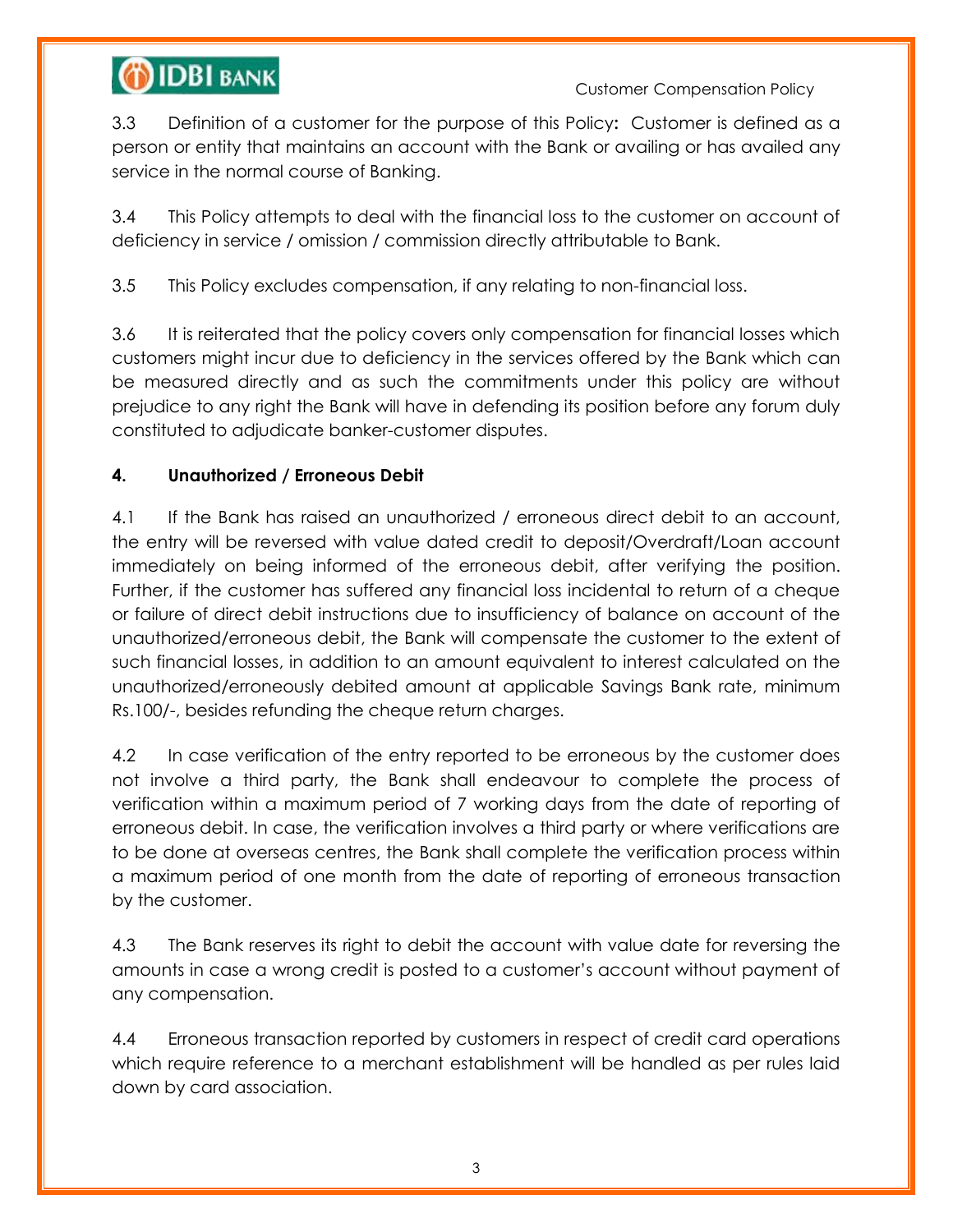

### **5. Direct Debit / ECS Debit to customer accounts:**

5.1 The Bank will undertake to carry out within the prescribed time, direct debit/ ECS debit instructions of customers. In the event the Bank fails to meet such commitments, customer will be compensated to the extent of any financial loss the customer would incur on account of delay in carrying out the instructions/failure to carry out the instructions.

5.2 Such compensation may be equivalent to the interest calculated on the amount to be debited, for the delayed period, at applicable Savings Bank rate, with minimum of Rs.100.00 subject to a maximum of Rs.1000.00

5.3 In the event of any unauthorised / erroneous ECS/Other debit which results in any financial loss to the customer by way of reduction in the minimum balance or payment of additional interest to the Bank in a loan account, Bank will compensate the customer for such financial loss.

5.4 If the customer has suffered any financial loss incidental to return of a cheque or failure of direct debit instructions due to insufficiency of balance on account of the unauthorised / erroneous ECS /Other debit, the Bank will compensate the customer to the extent of such financial losses.

5.5 The compensation for such financial losses will, however, be restricted only to reimbursement of actual expenses incurred by the customer e.g. penalty / interest paid by the customer to regularize the schedule which got disturbed on account of delay in carrying out the instructions/failure to carry out the instructions.

5.6 The Bank would debit the customer's account with any applicable service charge as per the schedule of charges notified by the Bank. In the event the Bank levies any charge in violation of the arrangement or inadvertently, Bank will reverse the charges when pointed out by the customer subject to scrutiny of agreed terms and conditions, and compensate the customer with a sum equal to the charges reversed. Any consequential financial loss to the customer will also be compensated.

# **6. Delay in credit/ return of NEFT/NECS/ECS transaction**

6.1 In terms of the NEFT / NECS / ECS Procedural Guidelines of RBI, as also the relevant circulars / instructions issued by RBI from time to time, Bank shall afford credits to the account of beneficiary or return the transactions (un-credited for whatever reason) to the originating / sponsor bank within the prescribed timeline and any delay in doing so will attract penal provisions specified therein.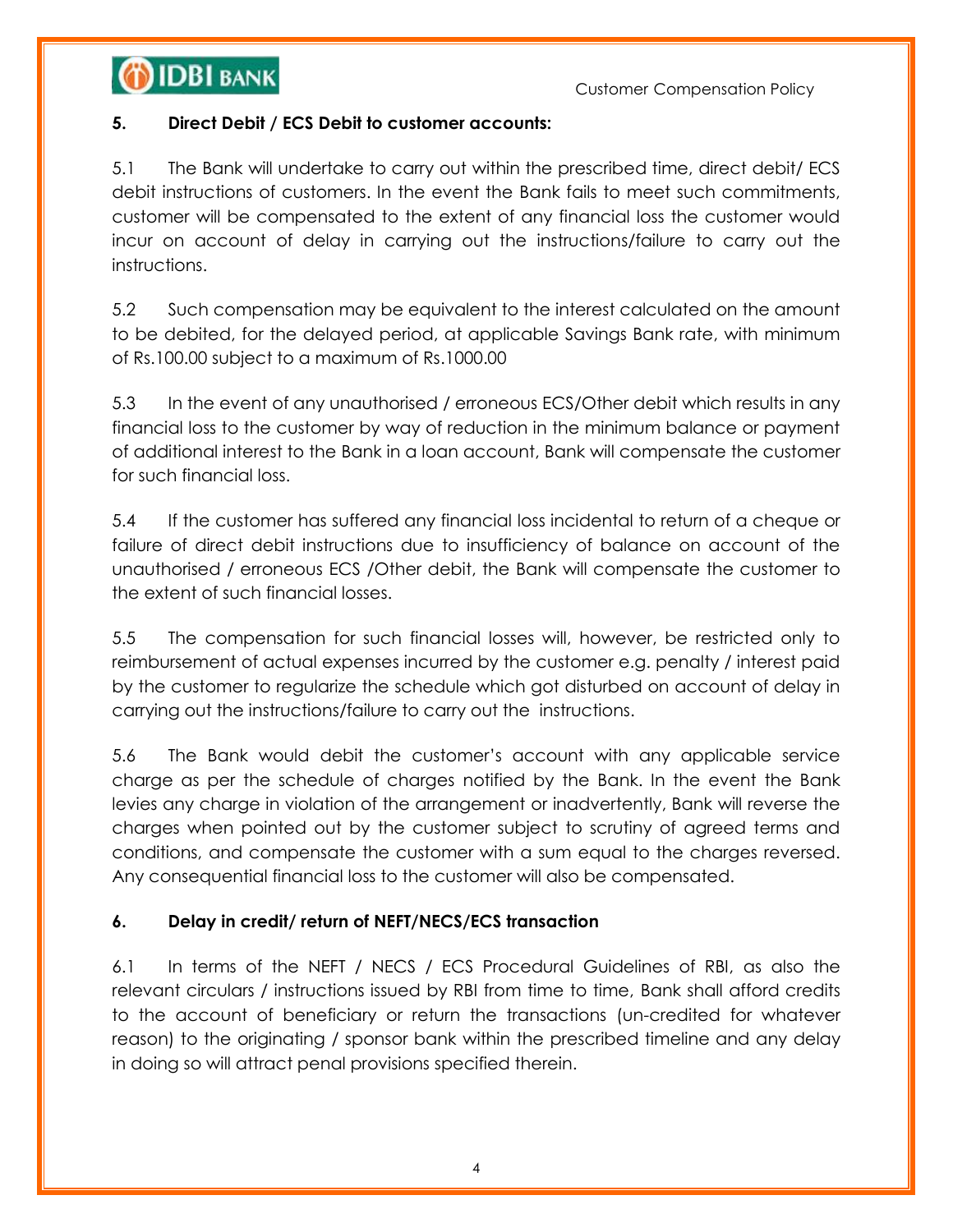

6.2 Accordingly, Bank would give NECS/ECS Credit on the identified value date subject date subject to beneficiary details received from sponsor Bank matching with the customer records as available with Bank. In case of any delayed ECS Credit, Bank will pay penal interest at the current RBI Repo Rate plus two per cent from the due date of credit till the date of actual credit. Penal interest shall be credited to the Beneficiary's Account even if no claim is lodged.

6.3 In case of NEFT, in the event of any delay or loss on account of error, negligence or fraud on the part of an employee of the Bank, the Bank shall pay compensation at current RBI Repo Rate plus two per cent for the period of delay for credit to the beneficiary's a/c. Compensation shall be credited to the Beneficiary's Account even if no claim is lodged.

# **7. Payment of Cheques after Stop Payment Instructions/Non Blocking of lost Debit card after acknowledgement of request for its blocking**

7.1 In case a cheque has been paid after stop payment instruction is properly submitted and acknowledged by the Bank/Debit card has not been blocked after such a request has been acknowledged by the Bank, Bank shall reverse the debit on account of stopped cheque/blocked Debit card with value-dated credit to protect the interest of the customer and also compensate the customer with Rs.100/-. Any consequential financial loss to the customer will be compensated to the extent of actual amount that the customer might have incurred, after ascertaining and being satisfied about the amount of such loss. Such debits will be reversed within 2 working days of the customer intimating the transaction to the Bank.

7.2 However, no compensation will be paid if cheque has been paid/ ATM Card transaction has occurred prior to acknowledgment of instructions for stop payment of cheque/ blocking of lost ATM Card.

#### **8. Foreign Exchange Services**

# **A. Foreign Cheques/Instrument Collection**

8.1 The Bank has Policy on Collection of Cheques including Foreign Currency Denominated Instruments. Such instruments are accepted for collection on 'best effort' basis. Bank may enter into specific collection arrangement with its Correspondent Banks for speedy collection of such instruments. *Cheques/Instruments drawn in currencies in which Bank does not maintain any Nostro account or does not have collection arrangements with a Correspondent Bank will be handled through Direct Collection*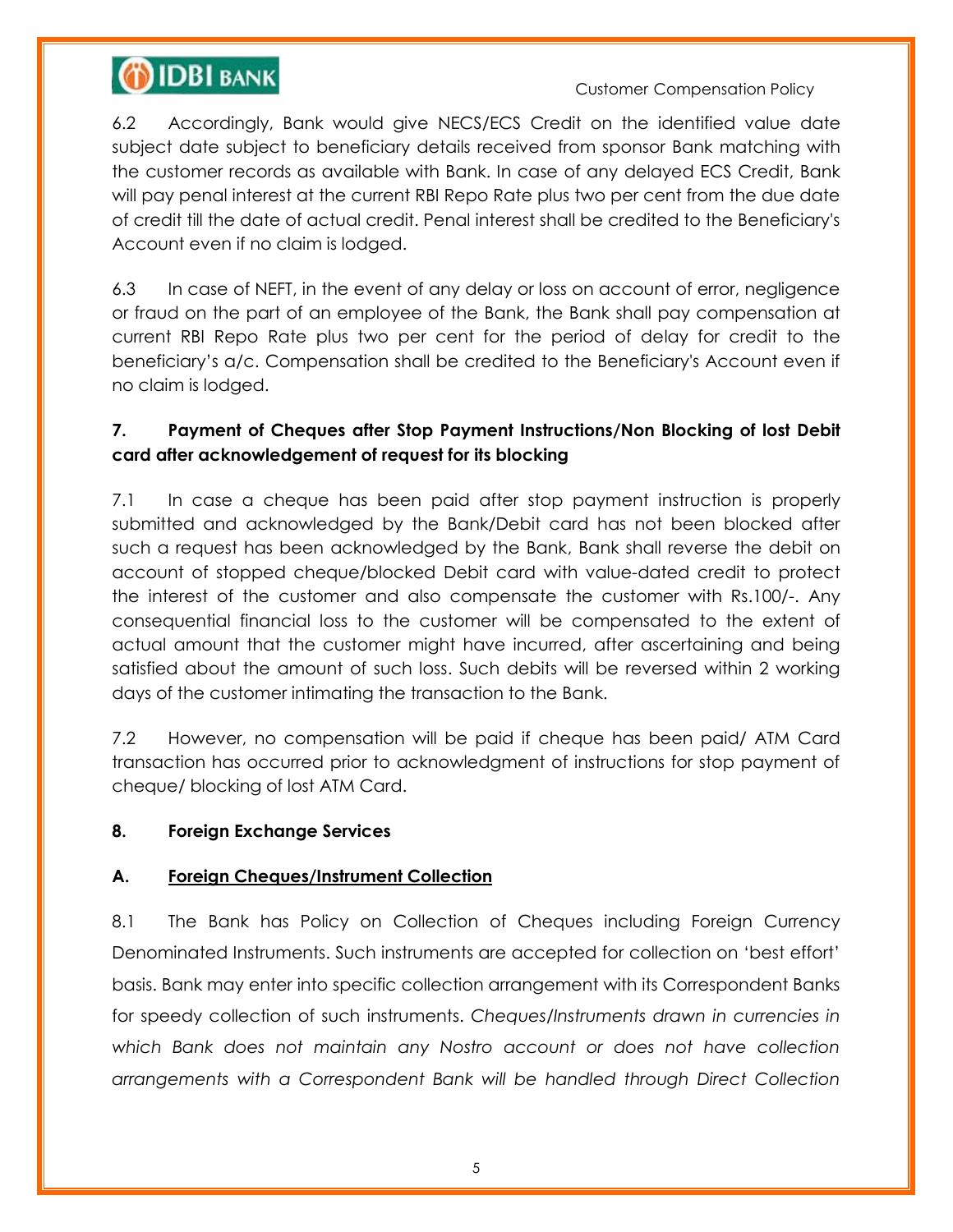

*Arrangement. Under this, Cheques/Instruments are sent directly to the drawee Banks for collection. DCA facility for cheques collection is done for any amount.* The timelines for collection of such cheques are as follows:

| <b>Collection Method</b>      | <b>Collection Timeframe</b>                                                        |
|-------------------------------|------------------------------------------------------------------------------------|
|                               | Cheques/Instruments sent under Direct   Immediate credit to the customer's account |
| Collection Arrangement (DCA). | I after sighting the funds in Nostro account.                                      |

8.2 Bank takes adequate care for prompt and expeditious dispatch and realisation of all clean instruments. In view of different clearing rules and legal provisions prevailing in different countries with regard to the collection of clean instruments, it is difficult to ascertain the exact due date of payment towards the FC denominated Cheques/Instruments sent for collection. However, in case of delay in applying the credit after sighting the funds in the Bank's Nostro account after expiry of seven days, the depositor will be paid interest @ 2% over the rate applicable to the Savings Bank deposit for the delayed period. If the Cheque/Instrument amount is kept as Foreign Currency Deposit in the same currency, the deposit will be value dated as the date of the Nostro credit.

8.3 Compensation in case of an adverse movement of exchange rate arising due to delay in applying the credit after sighting the funds in the Bank's Nostro account shall be provided as "25% of the difference between TTB rates as per Card Rates of the Bank ruling on those dates (i.e. on the due date of payment and the date of conversion)".

# **B. Export Bills sent for collection**

8.4 The proceeds of export collection bills are credited after sighting the foreign currency amount in the Nostro account of the bank provided the customer has complied with FEMA guidelines and Bank's requirements.

8.5 Compensation arising due to delay in applying the credit will be as below:

(i) Compensation for interest: Minimum interest rate applicable on export credit.

(ii) Compensation for adverse movement of exchange rate: 25% of the difference between TTB rates as per Card Rates of the Bank ruling on those dates (i.e. on the due date of payment and the date of conversion.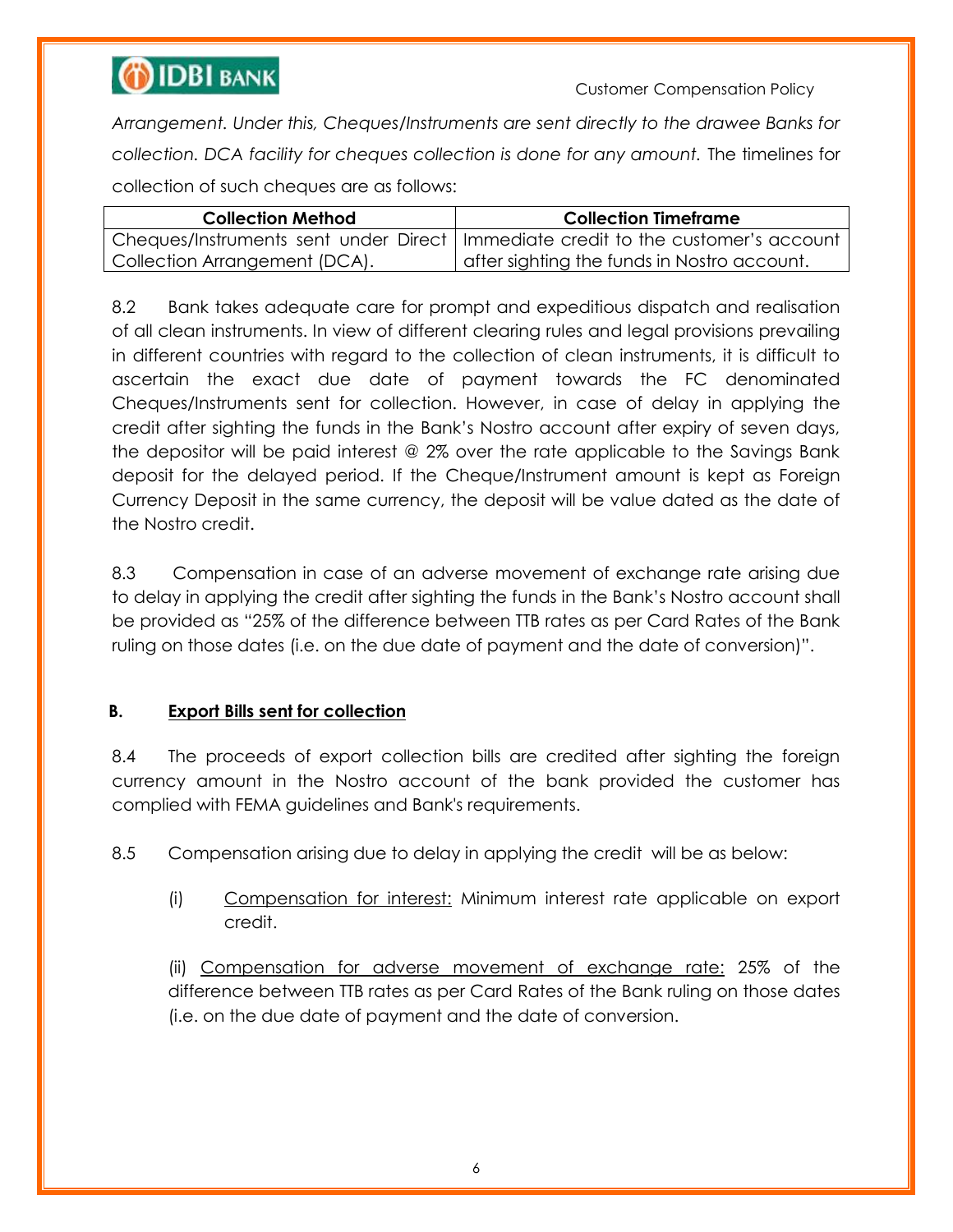

#### **C. Clean Inward Remittance**

8.6 Bank shall pay or send intimation, as the case may be, to the beneficiary in two working days from the date of receipt of Nostro statement/credit advice.

8.7 The proceeds of inward remittance will be credited to the account provided the customer has complied with FEMA guidelines and Bank's requirements.

8.8 Compensation arising due to delay in applying the credit as per point no. 8.7 and 8.8 will be as below:

- (i) Compensation for interest: 2% over the rate applicable to the Savings Bank deposit for the delayed period.
- (ii) Compensation for adverse movement of exchange rate: 25% of the difference between TTB rates as per Card Rates of the Bank ruling on those dates (i.e. on the due date of payment and the date of conversion.

# **9. Payment of Compensation on delayed collection of Outstation Cheque**

9.1 Bank shall pay interest on the amount of collection instrument, in case there is delay in giving credit beyond the prescribed time period without any demand from the customer. The compensation on account of delays in collection of outstation instruments would be as indicated in the Bank's Cheque collection policy, which is reproduced below:

- (a) Savings Bank rate for the period of delay beyond 7 days in collection of outstation cheques payable at CTS Centres and 10 days in non CTS Centres.
- (b) Where the delay is beyond 14 days interest will be paid at the rate applicable to term deposit for the respective period.
- (c) In case of extraordinary delay, i.e. delays exceeding 90 days interest will be paid at the rate of 2% above the corresponding Term Deposit rate.
- (d) In the event the proceeds of cheque under collection were to be credited to an overdraft/loan account of the customer, interest will be paid at the rate applicable to the loan account. For extraordinary delays, interest will be paid at the rate of 2% above the rate applicable to the loan account.

Bank shall make payment of the said compensation to the customers, in case of delay in realization of outstation Cheques, beyond the prescribed period, without any demand from the customer and through computer automated process. However, due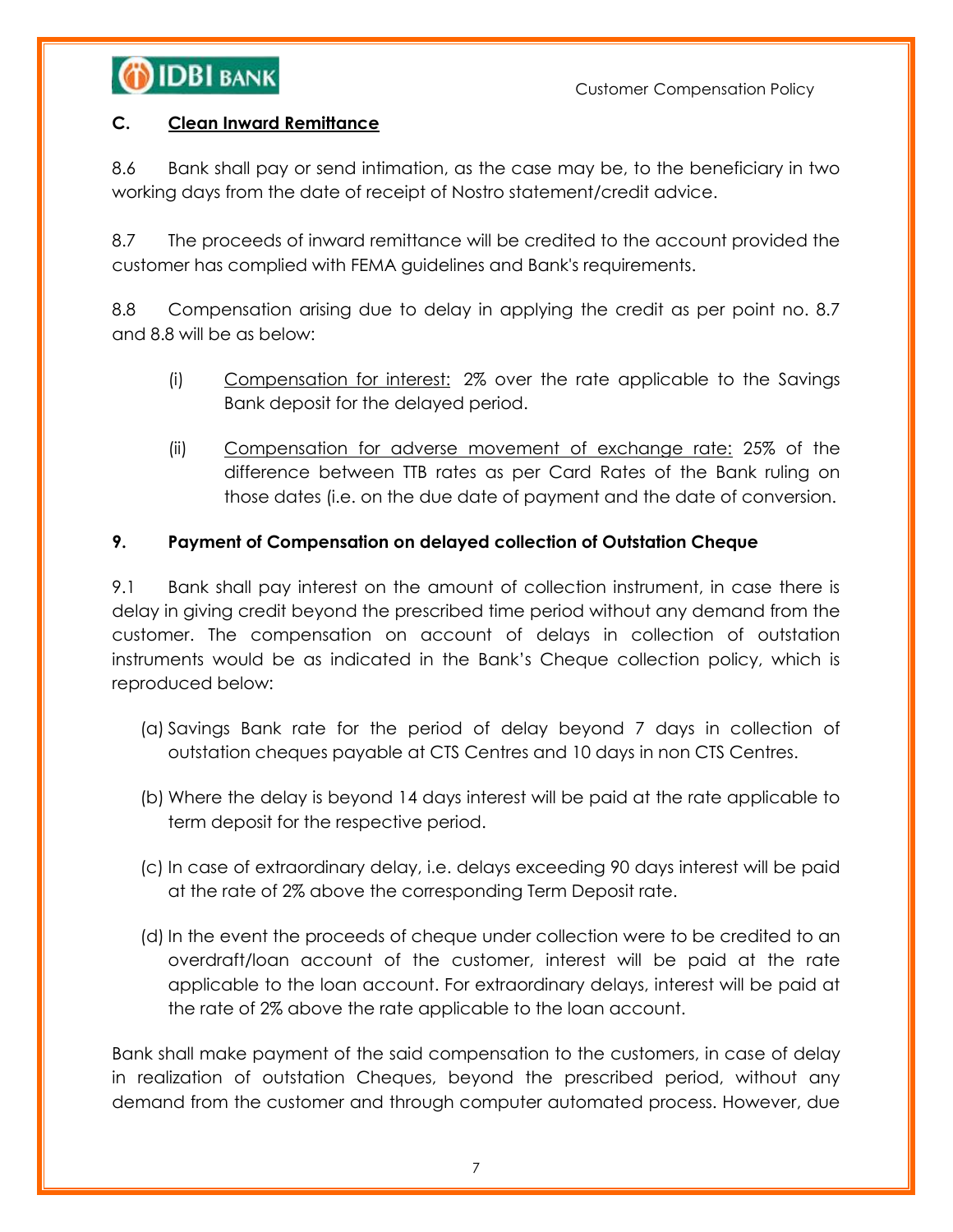

to system limitations, compensation / interest would be paid to CC / OD / Loan accounts for delayed realization through manual intervention.

#### **10. Delay in Clearance of Local Cheques**

10.1 The compensation on account of delays in collection of Local Cheques would be as indicated in the Bank's Cheque Collection policy. Accordingly, for such delays the bank shall pay Saving Bank Rate for the period of delay beyond 3 working days . The interest shall be paid without any demand from customers.

# **11. Cheques / Instruments lost in transit / in clearing process or at paying Bank's branch**

11.1 The Bank has defined the compensation payable in cases where the customer has tendered a cheque for collection. The details of the same is available in the Bank's Cheque Collection Policy, The same is extracted below for information.

11.2 When a cheque or an instrument accepted for collection is lost in transit or in the clearing process or at the paying Bank's branch, the Bank shall immediately on coming to know of the loss, bring the same to the notice of the accountholder so that the accountholder can inform the drawer to record stop payment and also take care that cheques, if any, issued by him / her are not dishonored due to non-credit of the amount of the lost cheques / instruments.

11.3 The Bank shall provide all assistance to the customer to obtain a duplicate instrument from the drawer of the cheque, if required. In case of an international cheque being lost, the Bank shall also advise the correspondent/ drawee Bank all particulars of lost cheques/ instruments for exercising caution. The Bank shall arrange to get payment of the international instrument based on the photocopy/ scanned image of the instrument wherever the practice is prevalent.

11.4 For instruments which are lost by the Bank during clearing / transit, ie prior to receipt at the paying bank (other than received at CTS grid collection centres) the Bank will compensate the account holder as follows:

- a)In case intimation regarding loss of instrument is conveyed to the customer beyond the time limit stipulated for collection (7/10 days as the case may be) interest will be paid for the period exceeding the stipulated collection period at the rates specified in para 9.1 above.
- b)In addition, Bank will pay interest on the amount of the cheque for a further period of 15 days at Savings Bank rate to provide for likely further delay in obtaining duplicate cheque/instrument and collection thereof.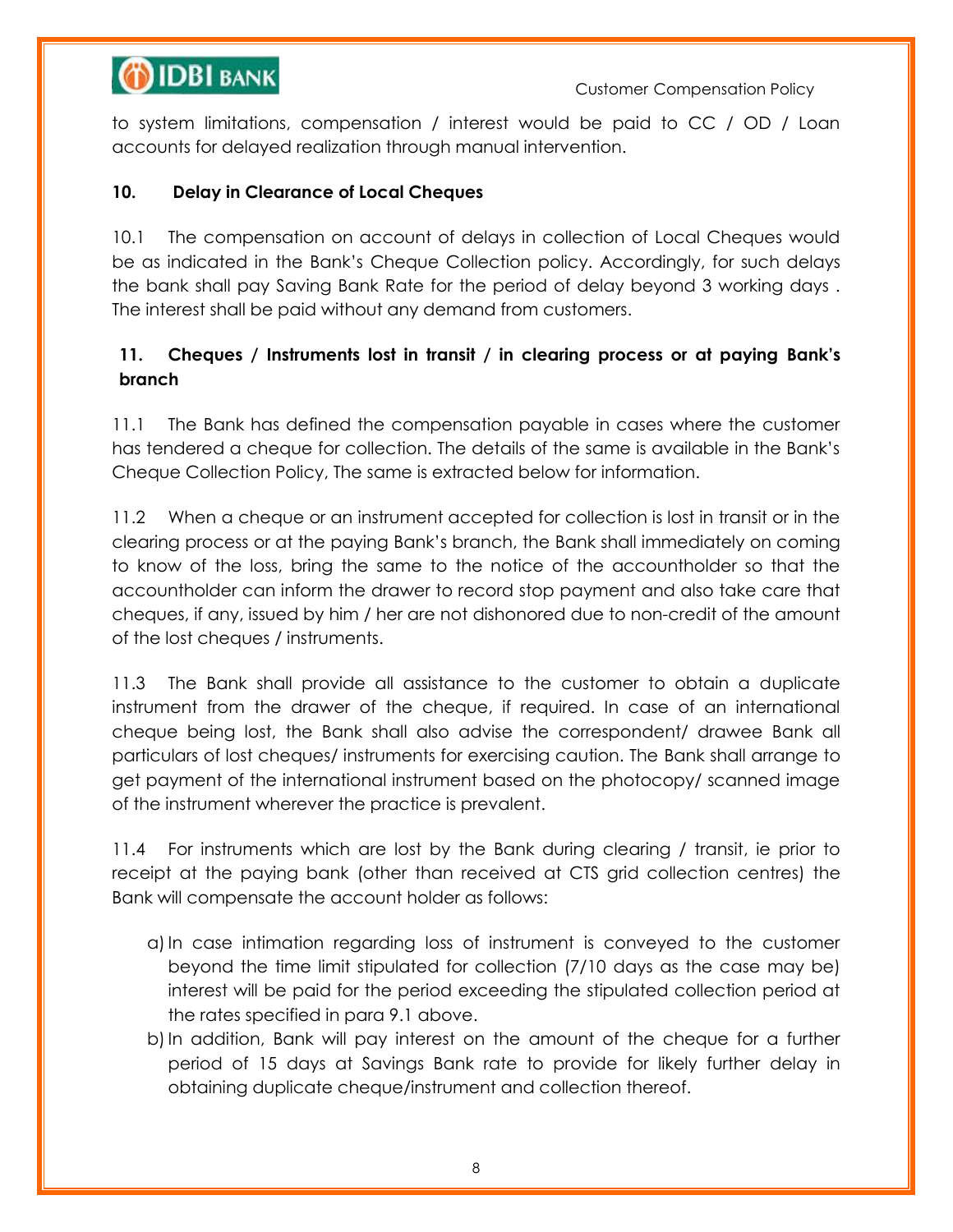

- c) Reasonable charges, incurred in getting duplicate cheque / instrument upon production of receipt, in the event the instrument is to be obtained from a Bank/ institution who would charge a fee for issue of duplicate instrument. The charges incurred for making stop payment of the lost cheque by the customer with the Paying Bank will also be compensated by the Bank.
- d) Bank shall bear all the cost for obtaining duplicate instrument when a cheque, which has been discounted, is lost. But the customer will assist the Bank in obtaining duplicate instrument. His/ her liability under Negotiable Instrument Act will not be extinguished till Bank receives the proceeds of Cheque.

# **12. Violation of the Code by Bank's agent**

12.1 In the event of receipt of any complaint from the customer that the Bank's representative / courier or DSA has engaged in any improper conduct or acted in violation of the Code of Bank's Commitment to Customers which the Bank has adopted voluntarily, Bank shall take appropriate steps to investigate and redress the complaint and endeavour to communicate to the customer within 7 working days from the date of receipt of complaint and, where justified, may compensate the customer suitably for financial loss as decided by the Bank. Also, necessary steps will be taken, if required as per Bank's decision, to prevent recurrence of similar complaints.

# **13. Issue of Duplicate Draft and compensation for delays**

13.1 Duplicate draft will be issued within fortnight from the receipt of request complete with all documentation to that effect from the purchaser of the Draft. For delay beyond the above stipulated period, interest at the rate applicable for fixed deposit of corresponding period will be paid as compensation to the customer for such delay.

# **14. Payment of "at par Cheques" issued by Other Banks**

14.1 Bank will not pay any compensation, to the cheque holder, for dishonour of "at par" cheques issued by other banks, including co- operative banks, in the absence of adequate funds in the account on which cheques are issued even though the amount of the cheque may have been paid to the bank, which had issued the "at par" cheque. RBI has expressed concern over the lack of transparency in the arrangement for payment of "at par" instruments of co-operative Banks by commercial Banks resulting in dishonour of such instruments when the remitter has already paid for the instruments. In this connection it is clarified that the Bank will not honour cheques drawn on current accounts maintained by co-operative Banks with it unless arrangements are made for funding cheques issued. RBI instructions stipulate that banks will not honour cheques drawn on current accounts maintained by other banks with it, unless arrangements are made for funding cheques issued. Issuing Bank should be responsible to compensate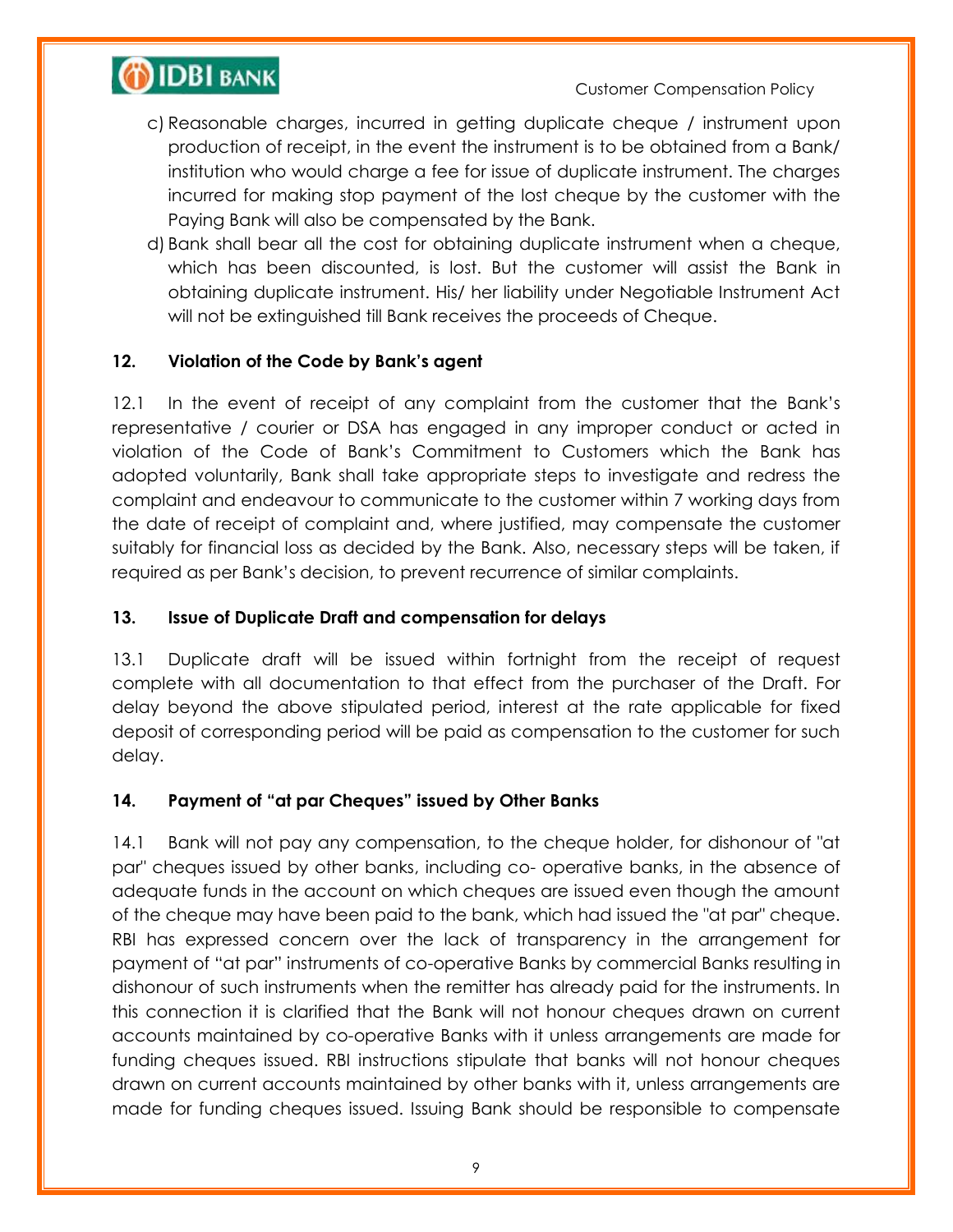



the cheque holder for non-payment/delayed payment of cheques in the absence of adequate funding arrangement.

# **15. Return of Documents of Title**

15.1 Security documents / title deeds, lodged as security for the loan availed, shall be returned to customer within 15 working days of repayment of all dues by the customer, including principal amount, interest, EMI, costs, service charges, expenses etc. This is subject to there being no outstanding under any other loan / overdraft / other financial facility availed by the customer from the Bank /any Branch of the Bank. Unreasonable delay on the part of the Bank in returning such documents will lead to compensation at the rate of Rs.100/- per day to be paid to the customer and maximum amount of Rs.5000/-.

15.2 For loss of such property documents in the hands of the Bank, the Bank will reimburse the actual cost of obtaining certified copies of the lost documents from the respective office of sub- registrar of assurances and Lawyer's fees, incidentals etc., subject to a maximum of Rs. 25,000/- per case.

15.3 In case of loss of such property documents, in addition to the above, Bank will compensate a lumpsum amount of Rs 5000/- for loans with Original Sanctioned amount is Rs 20 lakhs and Rs 10,000/- for Original Sanctioned amount of above Rs 20 lakhs on account of hardship caused to the customer due to loss of property documents.

| Sl.no                                                    | Description of the incident                                                                           | Framework for auto-reversal and<br>compensation                                                                                                   |                                                                                                        |
|----------------------------------------------------------|-------------------------------------------------------------------------------------------------------|---------------------------------------------------------------------------------------------------------------------------------------------------|--------------------------------------------------------------------------------------------------------|
|                                                          |                                                                                                       | Timeline for auto-                                                                                                                                | Compensation                                                                                           |
|                                                          |                                                                                                       | reversal                                                                                                                                          | payable for delay                                                                                      |
| 1. Automated Teller Machines (ATMs) including Micro-ATMs |                                                                                                       |                                                                                                                                                   |                                                                                                        |
| a                                                        | Customer's account debited but<br>cash not dispensed.                                                 | Pro-active reversal (R)<br>of failed transaction<br>within a maximum of T<br>$+5$ days.                                                           | Rs. 100/- per day of<br>delay beyond $T + 5$<br>days, to the credit<br>the<br>account<br>Ωf<br>holder. |
| 2. Card Transaction                                      |                                                                                                       |                                                                                                                                                   |                                                                                                        |
| a                                                        | Card to card transfer<br>Card account debited but the<br>beneficiary card account<br>not<br>credited. | Transaction<br>to<br>be<br>(R)<br>latest<br>reversed<br>within $T + 1$ day, if<br>credit is not effected<br>beneficiary<br>the<br>to.<br>account. | Rs.100/- per day of<br>delay beyond $T + 1$<br>day.                                                    |
| b                                                        | Point of Sale (PoS) (Card Present)                                                                    | Auto-reversal within T                                                                                                                            | $Rs.100/-$ per day of                                                                                  |

# **16. Compensation for failed transactions using authorized Payment Systems**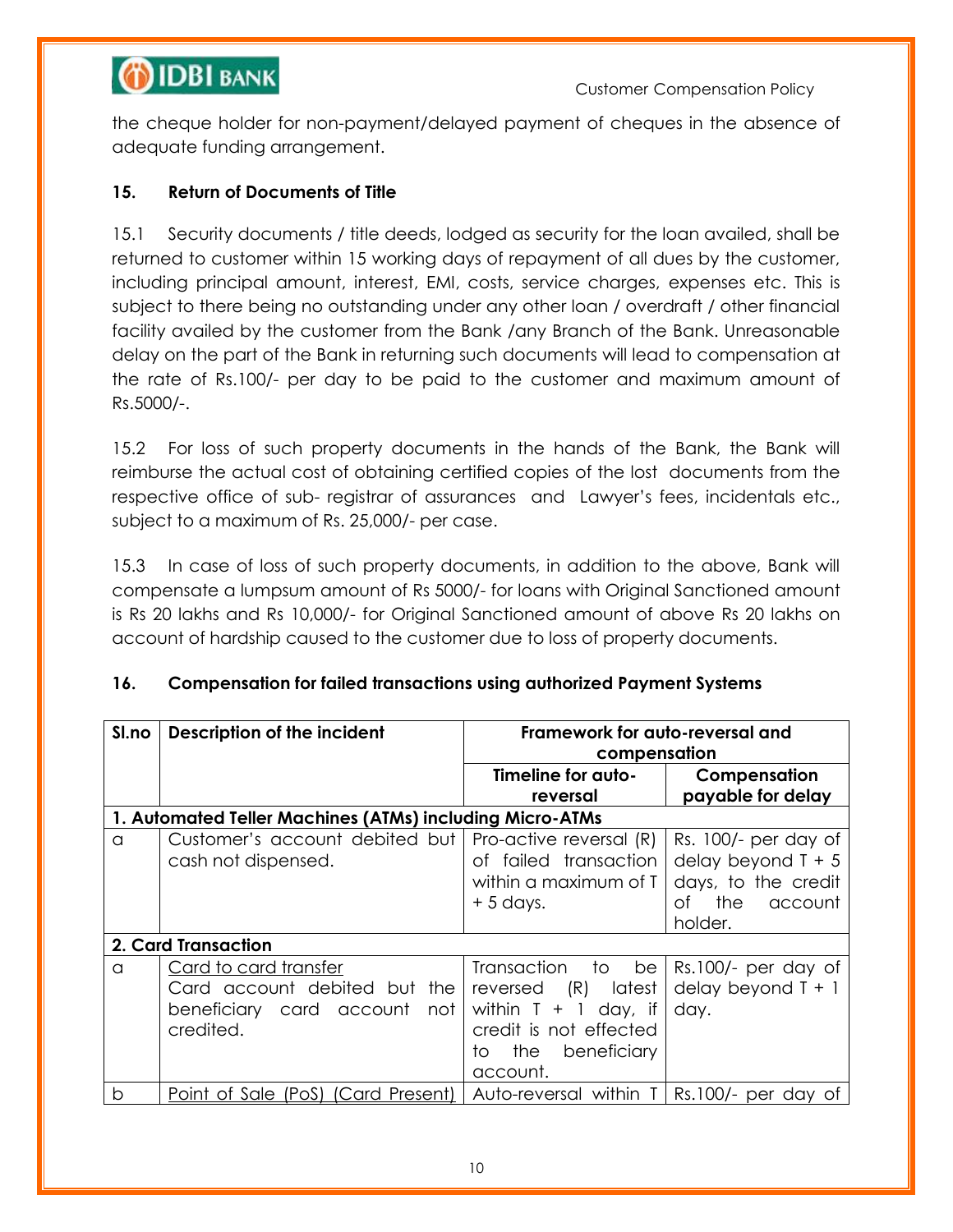

| Sl.no                                                    | Description of the incident                                            | Framework for auto-reversal and |                       |  |
|----------------------------------------------------------|------------------------------------------------------------------------|---------------------------------|-----------------------|--|
|                                                          |                                                                        | compensation                    |                       |  |
|                                                          |                                                                        | Timeline for auto-              | Compensation          |  |
|                                                          |                                                                        | reversal                        | payable for delay     |  |
|                                                          | including Cash at PoS                                                  | $+5$ days.                      | delay beyond $T + 5$  |  |
|                                                          | Account debited but confirmation                                       |                                 | days.                 |  |
|                                                          | not<br>received<br>at<br>merchant                                      |                                 |                       |  |
|                                                          | location i.e., charge-slip<br>not                                      |                                 |                       |  |
|                                                          | generated.                                                             |                                 |                       |  |
| $\mathsf{C}$                                             | (CNP)<br>Card Not Present<br>(e-                                       |                                 |                       |  |
|                                                          | commerce)                                                              |                                 |                       |  |
|                                                          | Account debited but confirmation                                       |                                 |                       |  |
|                                                          | merchant's<br>not<br>received at                                       |                                 |                       |  |
|                                                          | system.                                                                |                                 |                       |  |
|                                                          | 3. Immediate Payment System (IMPS)                                     |                                 |                       |  |
| $\alpha$                                                 | debited<br>the<br>Account<br>but                                       | If unable to credit to          | Rs.100/- per day if   |  |
|                                                          | beneficiary<br>not<br>account<br>is                                    | beneficiary account,            | delay is beyond $T +$ |  |
|                                                          | credited.                                                              | auto reversal (R) by            | 1 day.                |  |
|                                                          |                                                                        | the Beneficiary bank            |                       |  |
|                                                          |                                                                        | latest on $T + 1$ day.          |                       |  |
|                                                          |                                                                        |                                 |                       |  |
|                                                          | 4. Unified Payments Interface (UPI)<br>debited                         |                                 |                       |  |
| a                                                        | Account<br>the<br>but                                                  | If unable to credit the         | Rs.100/- per day if   |  |
|                                                          | beneficiary<br>account<br>is<br>not                                    | beneficiary account,            | delay is beyond $T +$ |  |
|                                                          | credited (transfer of funds).                                          | auto reversal (R) by            | 1 day.                |  |
|                                                          |                                                                        | the Beneficiary bank            |                       |  |
|                                                          |                                                                        | latest on $T + 1$ day.          |                       |  |
| $\mathsf{b}$                                             | Account debited but transaction                                        | Auto-reversal within T          | Rs.100/- per day if   |  |
|                                                          | not<br>received<br>confirmation<br>at                                  | $+5$ days.                      | delay is beyond $T +$ |  |
|                                                          | merchant location (payment to                                          |                                 | 5 days.               |  |
|                                                          | merchant).                                                             |                                 |                       |  |
| 5.Aadhaar Enabled Payment System (including Aadhaar Pay) |                                                                        |                                 |                       |  |
| a                                                        | Account debited but transaction   Acquirer                             | initiate<br>to                  | Rs.100/- per day if   |  |
|                                                          | confirmation not received at "Credit Adjustment" delay is beyond $T +$ |                                 |                       |  |
|                                                          | merchant location.                                                     | within $T + 5$ days.            | 5 days.               |  |
| b                                                        | Account debited but beneficiary                                        |                                 |                       |  |
|                                                          | account not credited.                                                  |                                 |                       |  |
|                                                          | 6. Aadhaar Payment Bridge System (APBS)                                |                                 |                       |  |
| a                                                        | Delay in crediting beneficiary's                                       | Beneficiary bank to             | Rs.100/- per day if   |  |
|                                                          | account.                                                               | the<br>reverse                  | delay is beyond $T +$ |  |
|                                                          |                                                                        | transaction within $T +$        | 1 day.                |  |
|                                                          |                                                                        | 1 day.                          |                       |  |
| 7. National Automated Clearing House (NACH)              |                                                                        |                                 |                       |  |
| a                                                        | Delay in crediting beneficiary's                                       | Beneficiary bank to             | Rs.100/- per day if   |  |
|                                                          | account.                                                               | the<br>reverse                  | delay is beyond $T +$ |  |
|                                                          |                                                                        | transaction within $T +$        | 1 day.                |  |
|                                                          |                                                                        | 1 day.                          |                       |  |
| b                                                        | debited<br>Account<br>despite                                          | Customer's bank will            |                       |  |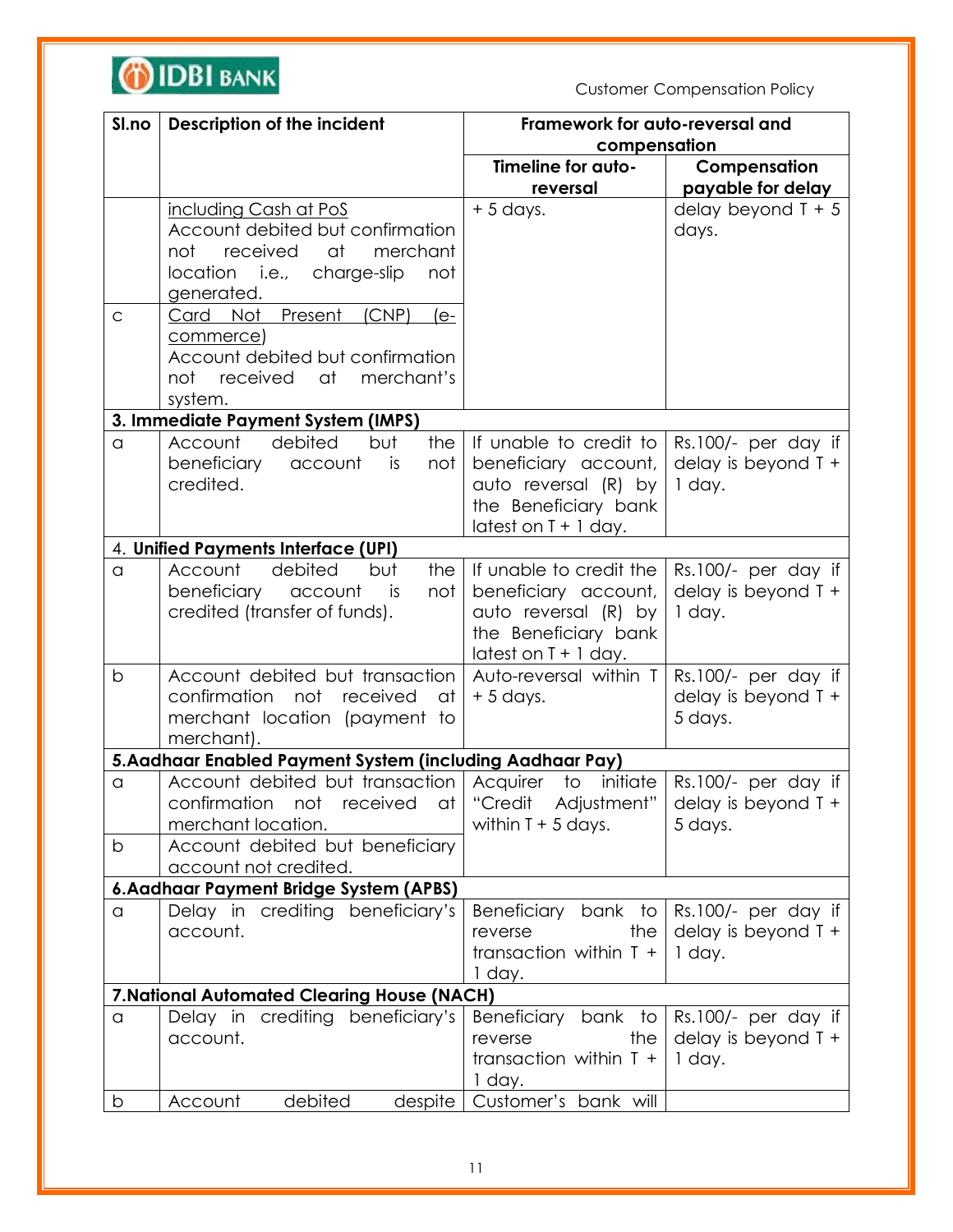

| Sl.no        | <b>Description of the incident</b>                                                  | Framework for auto-reversal and                             |                       |  |
|--------------|-------------------------------------------------------------------------------------|-------------------------------------------------------------|-----------------------|--|
|              |                                                                                     | compensation                                                |                       |  |
|              |                                                                                     | Timeline for auto-                                          | Compensation          |  |
|              |                                                                                     | reversal                                                    | payable for delay     |  |
|              | revocation of debit mandate with                                                    | responsible<br>be.<br>tor                                   |                       |  |
|              | the bank by the customer.                                                           | such debit. Resolution                                      |                       |  |
|              |                                                                                     | be completed<br>to                                          |                       |  |
|              |                                                                                     | within $T + 1$ day.                                         |                       |  |
|              | 8. Prepaid Payment Instruments (PPIs) – Cards / Wallets                             |                                                             |                       |  |
| a            | Off-Us transaction                                                                  |                                                             |                       |  |
|              | The transaction will ride on UPI, card network, IMPS, etc., as the case may be. The |                                                             |                       |  |
|              |                                                                                     | TAT and compensation rule of respective system shall apply. |                       |  |
| $\mathsf{b}$ | On-Us transaction                                                                   | Reversal effected in Rs.100/- per day if                    |                       |  |
|              | Beneficiary's PPI not credited.                                                     | Remitter's account                                          | delay is beyond $T +$ |  |
|              | PPI.<br>debited<br>but<br>transaction                                               | within $T + 1$ day.                                         | 1 day.                |  |
|              | confirmation not received<br>at                                                     |                                                             |                       |  |
|              | merchant location.                                                                  |                                                             |                       |  |

The following is the explanation to various terms used in the above clause:

| S.No | <b>Term</b>                | Meaning                                                                                                                                                                                                                                                                                             |
|------|----------------------------|-----------------------------------------------------------------------------------------------------------------------------------------------------------------------------------------------------------------------------------------------------------------------------------------------------|
| 01   | Acquirer                   | An acquiring bank (sometimes referred to as "acquirer" or "credit<br>card bank") is an institution that has the Cards Schemes<br>authorization to process a transaction so by signing a contract<br>with the acquirer; a merchant can process credit and debit card<br>transactions.                |
| 02   | <b>Beneficiary</b>         | Beneficiary – a person into whose account the amount specified<br>in the Payment Order is transferred                                                                                                                                                                                               |
| 03   | Card<br>Present            | A card present transaction is one in which the customer physically<br>interacts with payment machinery using his or her card. This can<br>include swiping a card with a magnetic strip, inserting a card with<br>an EMV chip or tapping a mobile device with the card loaded to<br>a digital wallet |
| 04   | Card Not<br>Present        | A card-not-present (CNP) transaction occurs when neither the<br>cardholder nor the credit card is physically present at the time of<br>the transaction. It's most common for orders that happen<br>remotely — over the phone or by fax, internet, or mail                                           |
| 05   | Credit Push<br>Transaction | A "credit push" (credit payment) type transaction involves the<br>payer giving an instruction to pay directly to his own bank, which<br>then forwards the payment instruction and the funds on to the<br>receiving bank for payment into the receiving party's account.                             |
| 06   | Day R                      | R is the day on which the reversal is concluded and the funds are<br>received by the issuer / originator.                                                                                                                                                                                           |
| 07   | Day T                      | T is the day of transaction and refers to the calendar date                                                                                                                                                                                                                                         |
| 08   | Failed<br>Transaction      | A "failed transaction" is a transaction which has not been fully<br>completed due to any reason not attributable to the customer<br>such as failure in communication links, non-availability of cash in                                                                                             |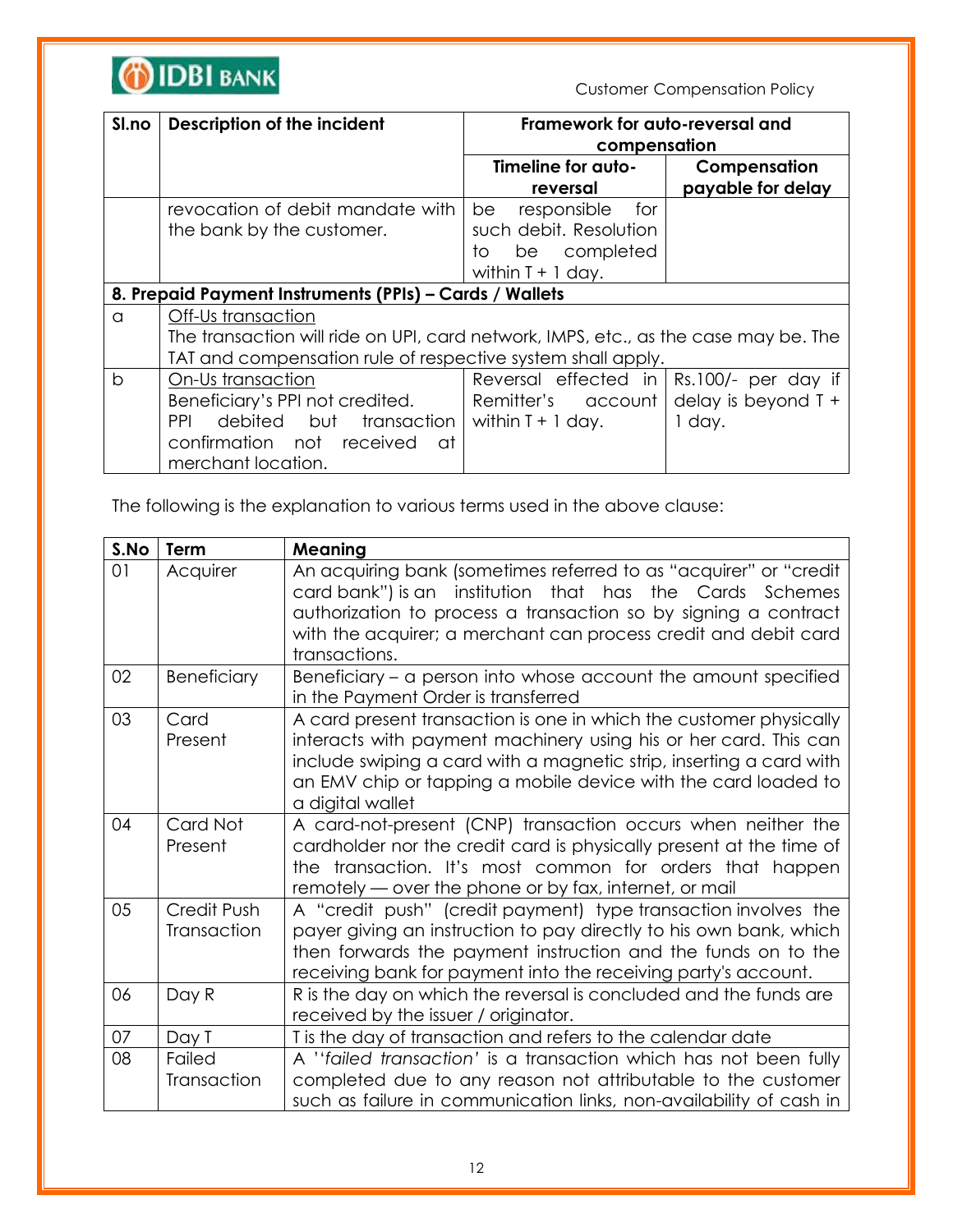

|                 |                             | an ATM, time-out of sessions, etc. Failed transactions shall also<br>include the credits which could not be effected to the<br>beneficiary account on account of lack of full information or lack<br>of proper information and delay in initiating a reversal transaction. |  |
|-----------------|-----------------------------|----------------------------------------------------------------------------------------------------------------------------------------------------------------------------------------------------------------------------------------------------------------------------|--|
| 09              | <i><u><b>Issuer</b></u></i> | The "issuer" is the bank or credit union that backs the card<br>financially. It is also referred to as the "issuing bank" or the "credit"<br>card company."                                                                                                                |  |
| 10              | Off Us                      | A transaction carried at an ATM of the bank which is different                                                                                                                                                                                                             |  |
|                 | Transaction                 | from the card issuing bank or a transaction at a WLA is called<br>an Off-Us transaction.                                                                                                                                                                                   |  |
| $\overline{11}$ | On Us                       | A transaction carried out at an ATM of the card issuing bank is                                                                                                                                                                                                            |  |
|                 | Transaction                 | called as On-Us transaction                                                                                                                                                                                                                                                |  |
| 12              | Remitter                    | The definition of a remitter is a person who sends a payment                                                                                                                                                                                                               |  |

16.1 If the transaction is a 'credit-push' funds transfer and the beneficiary account is not credited while the debit to originator has been effected, then credit is to be effected within the prescribed time period failing which the penalty shall be paid to the beneficiary.

16.2 If there is delay in initiation of a transaction at the bank's end beyond the TAT, then penalty shall to be paid to the originator.

16.3 Domestic transactions i.e., those where both the originator and beneficiary are within India only are covered under this framework.

16.4 Financial compensation shall be effected to the customer's account *suo moto*, without waiting for a complaint or claim from the customer.

16.5 In case of dispute in regard to delayed credit to the customer's account from Bunch Note Acceptor (BNA) or Cash Recycler Machine (CDM), the Bank will pay the interest at the applicable rate of the customer's deposit/overdraft/loan account for the delayed period, after due verification. However, in case of any dispute related to genuineness of the currency deposited in the BNA/CRM, it will not be covered under Bank's customer compensation policy.

# **17. Compensation in case of frauds (other than Internet Banking)**

17.1 The following is laid down for all the fraud cases other than those pertaining to Internet Banking Frauds. Typically these frauds are of the following types:

- Lottery
- Job Rackets
- Transfer of Funds towards emails received.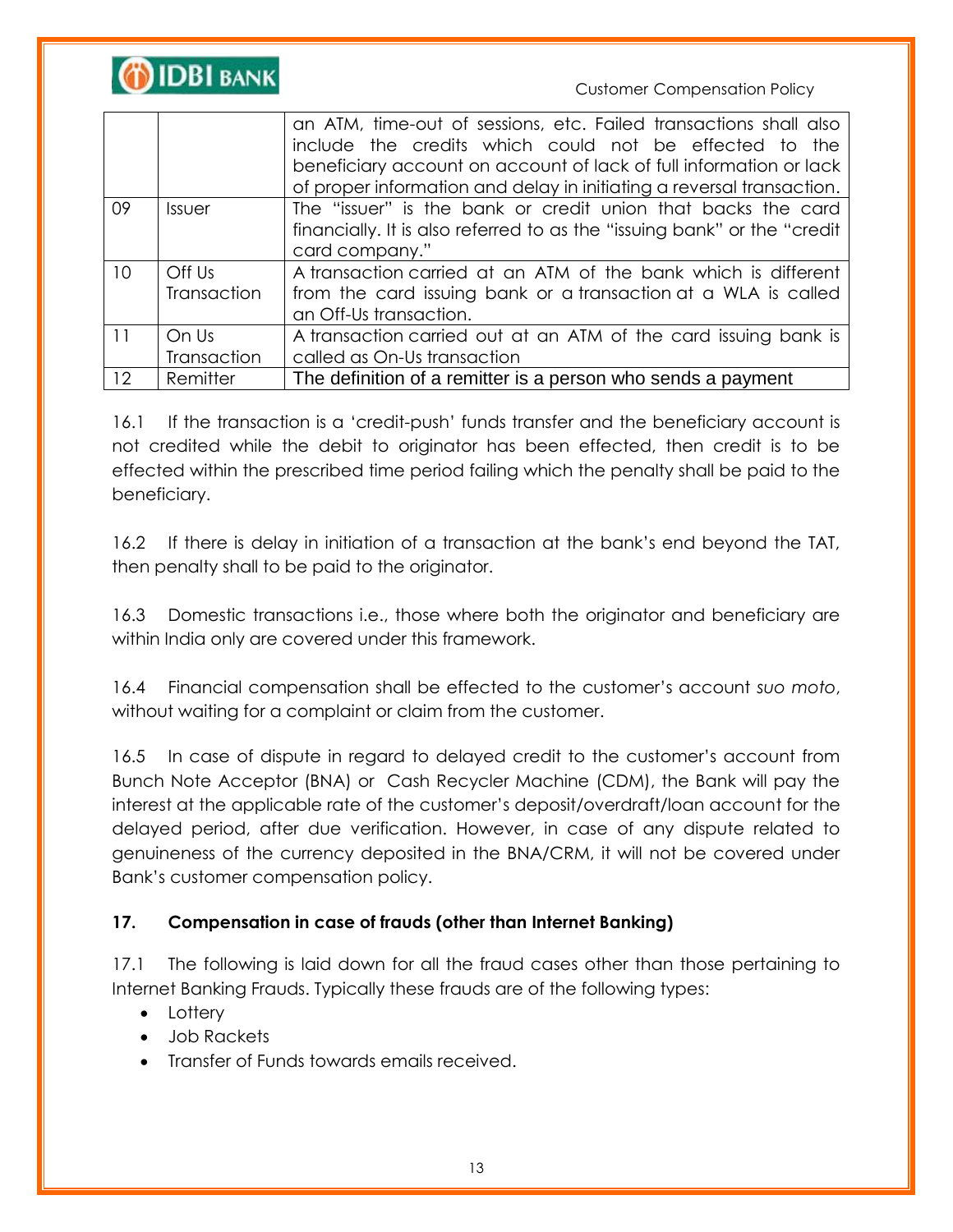

- (a) If a fraud, in the account of a customer, has been committed by a member of staff, and has been so established, the Bank will not only restore the amount, it will also pay compensation @ 1% above the applicable interest rate in respect of deposit/overdraft/loan account, for the period, on the amount involved.
- (b) In case where Bank is at fault, the Banks shall compensate customers without demur.
- (c) In case where neither the Bank is at fault nor the customer, but the fault lies elsewhere in the system, the Bank will help in restoring the actual amount involved and, as a gesture of goodwill & to deal with the customers fairly, will also compensate the customer with Rs.100/- per Rs.5000/- (maximum Rs.1000/-) for each instance.

#### **18. Compensation for delay in Pension payment**

18.1 Bank shall compensate the pensioners for the delayed period beyond the due date at 8% per annum penal interest as per the instructions of RBI. Further the compensation shall be credited to the pensioners account automatically without any claim from the pensioner on the same day when the Bank affords credit for revised pension/arrears, in respect of all delayed pension payments made since October 1, 2008.

#### **19 Issue of Debit/Credit Cards without written consent of customers:**

19.1 Where the Bank had issued an ATM / Debit card /Credit card without written consent of the customer, which has been disputed by the customer without using the card, the said ATM/Debit card will be taken back by the Bank and cancelled. The Bank would reverse the charges, if levied.

19.2 Where it is established that the Bank had issued and activated a credit card without consent of the customer, the Bank would not only reverse the charges immediately but also pay a penalty without demur to the customer amounting to twice the value of charges reversed.

19.3 Transactions reported as erroneous by customers in respect of credit card operations, which require specific reference to a merchant establishment will be handled as per chargeback rules laid down by payment & financial services provides such as VISA / Master card international/Rupay. The bank will provide explanation and, if necessary documentary evidence to the customer within a maximum period of sixty days.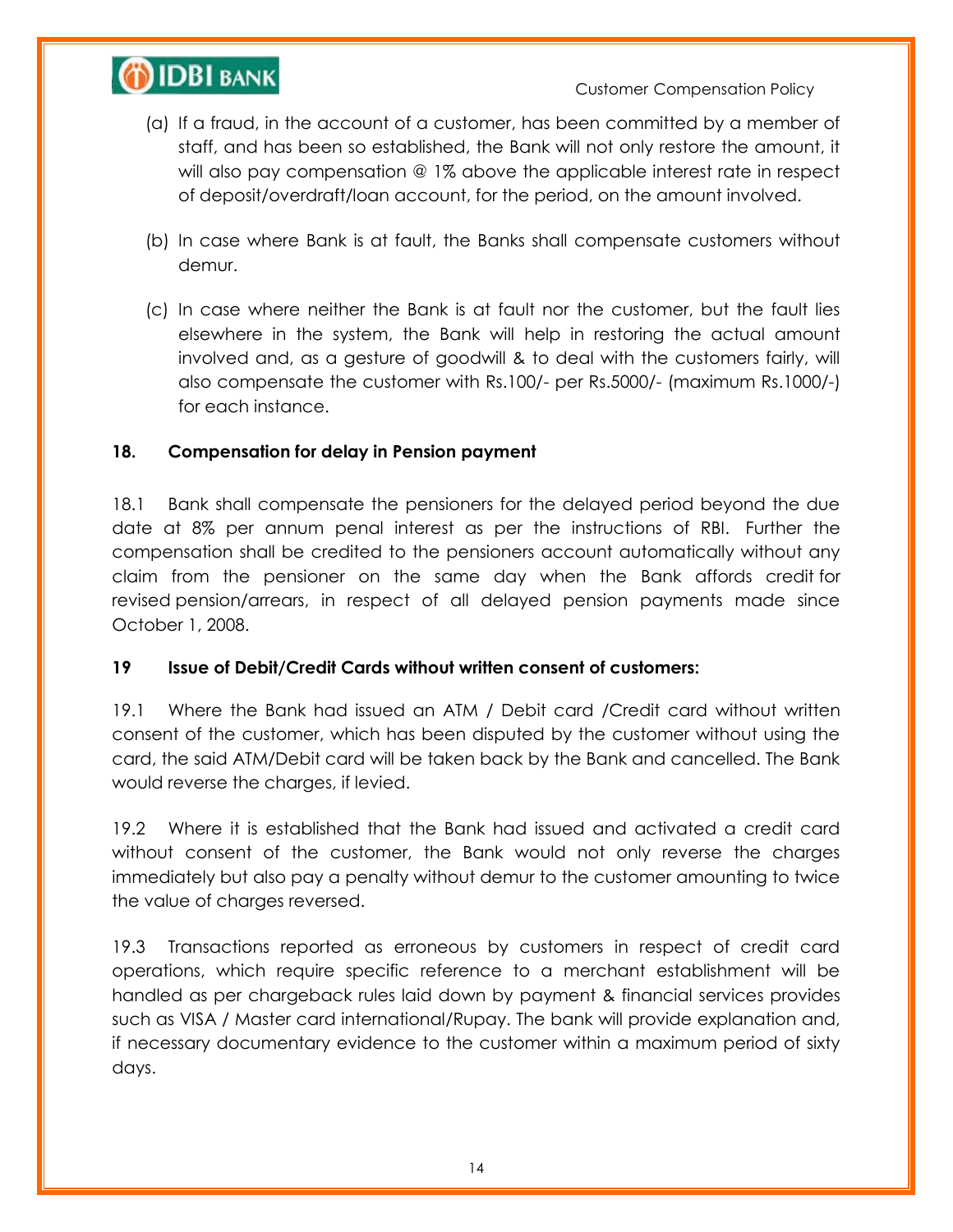

#### 20. **Unauthorized Electronic Banking Transactions reported by Customers**

This Policy is not applicable for unauthorized electronic Banking transactions reported by customers. For all such transactions, compensation will be as per Bank's Unauthorized Electronic Banking Transactions (UEBT) Policy, which is available on the bank's website.

#### **21. Other areas of deficiencies in services**

21.1 Where loan has been allowed against NSCs, KVPs, LIC policy and the Branch, after maturity of the instruments, does not collect the proceeds of the instruments in question from the concerned Post Offices/ LIC Offices, thereby charging interest in the loan account is continued, excess interest so charged in the loan account will be reversed to the customer immediately.

21.2 In case of effecting reversal of excess interest charged in the borrowal accounts due to non-adjustment of liquid securities like Fixed Deposits/ NSC/KVP/ LIC policy etc in time, the concerned Branch will have to obtain prior permission /approval from the controlling Regional Offices.

21.3 Bank is a corporate Agent and distributor of Insurance and Mutual Fund products respectively. For any deficiencies in services bank will assist customers to raise their grievances with the tie-up partners.

# **22. Timeline for payment of compensation**

22.1 The amount of compensation for deficiencies in various categories of Banking Services as mentioned in this Policy should be paid to the customers within 15 (fifteen) days after the deficiency is acknowledged.

#### **23. Responsibility of Customers**

23.1 Customer shall be responsible for safe keeping of Cheque book, Passbook, Cards, PIN, passwords or other security information.

23.2 Bank will not be responsible for the loss to the customers due to customer's carelessness in keeping the Cheque book, Passbook, Cards, PIN or other security information and not following Do's and Don'ts issued by Bank, until the Bank has been notified by the customer.